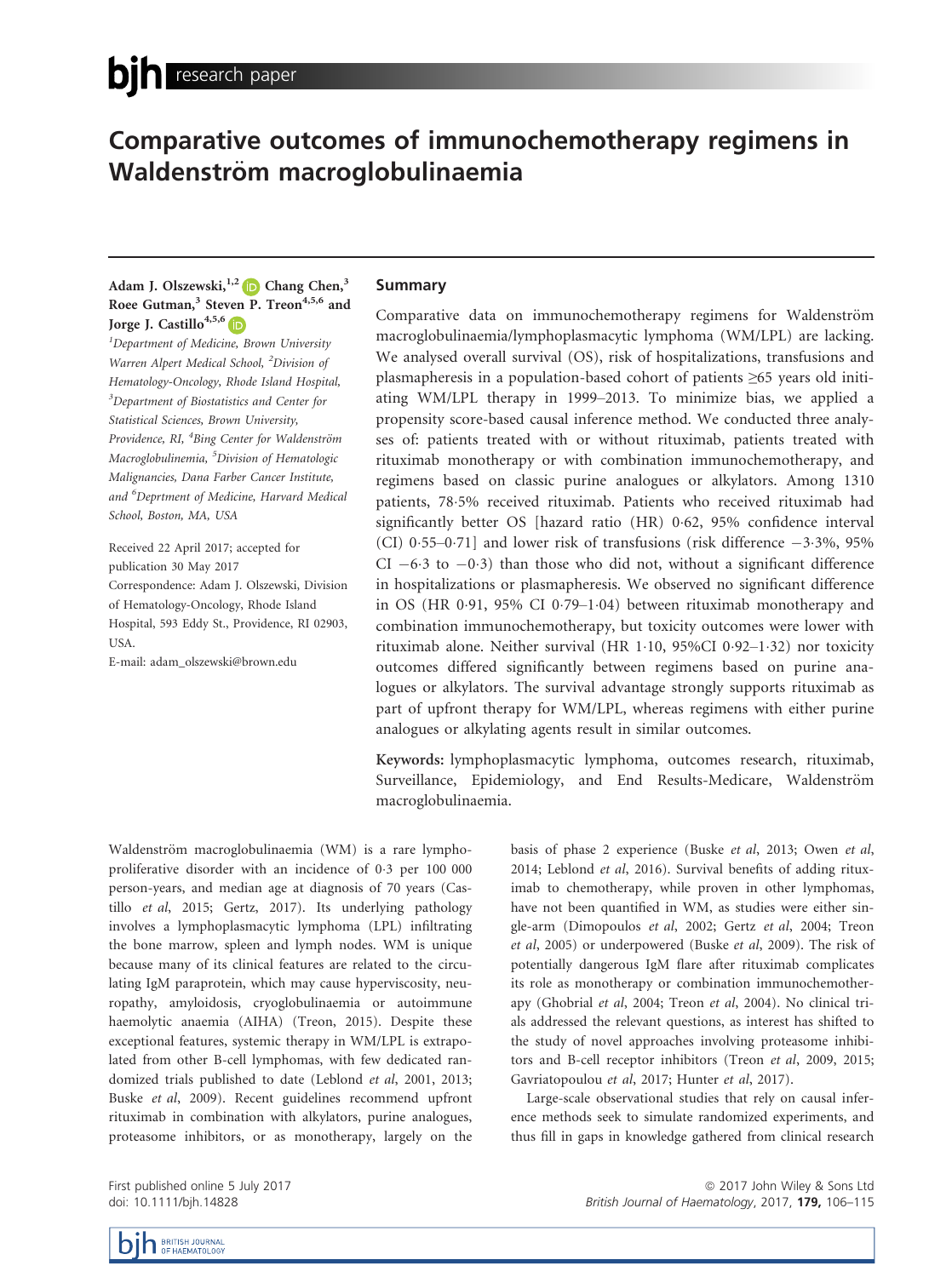(Booth & Tannock, 2014; Visvanathan et al, 2017). Although they lack the benefit of actual randomization and require scrutiny because of potential bias, they enable assessment of populations under-represented in clinical trials. This is particularly important for older patients, whose therapeutic risk/benefit ratios differ from younger and healthier trial participants. The pre-requisites for a reliable causal inference study include identification of a population eligible to receive either of the compared treatments, and comprehensive data on relevant confounders to help minimize indication bias.

Our objective was to compare overall survival (OS) and rates of specific toxicities (hospitalizations, transfusions and need for plasmapheresis) among older patients with WM/ LPL treated with upfront immunochemotherapy. We previously reported that since 1999, treatment in the United States (US) has shifted from cytotoxic chemotherapy to rituximab monotherapy (for about 50% of older patients) or combination immunochemotherapy (for an additional 30%) (Olszewski et al, 2016). Here we perform three analyses to compare the effects of upfront systemic regimens in WM/ LPL. First, we compared regimens with or without rituximab. Second, we compared rituximab monotherapy with combination immunochemotherapy. Third, we compared regimens based on purine analogues with those based on alkylating agents (adjusting for rituximab use).

# Methods

#### Data source and study population

This project was approved by the Institutional Review Board at Rhode Island Hospital, and used data from the linked Surveillance, Epidemiology, and End Results-Medicare (SEER-Medicare) database curated by the National Cancer Institute [\(https://healthcaredelivery.cancer.gov/seermedicare/\)](https://healthcaredelivery.cancer.gov/seermedicare/). The dataset includes records from 18 cancer registries covering approximately 28% of the US population, linked to billing claims for patients enrolled in the Medicare program (Warren et al, 2002). Medicare is the provider of health insurance to nearly all US citizens and residents aged 65 years or older. To be included in the study, patients had to have complete Medicare claims available from 12 months before WM/LPL diagnosis onward, and not participate in a managed-care plan (otherwise their records would be incomplete). We selected histologically confirmed WM/LPL using the 2008 World Health Organization histology codes (9671/3 and 9761/3), and year of diagnosis 1994–2011 (Fig 1). We excluded subjects with no record of first-line chemotherapy in 1999–2013, those who had a concurrent aggressive lymphoma, or who received non-qualifying regimens (including any bendamustine or bortezomib).

#### Variables and endpoints

We identified chemotherapy administration in Medicare claims, using billing codes for specific drugs of interest: rituximab, alkylating agents (cyclophosphamide, chlorambucil), purine analogues (fludarabine, pentostatin, cladribine) and other agents commonly used for WM (vincristine, etoposide, doxorubicin, mitoxantrone), as previously described (Olszewski et al, 2015, 2016). Regimens were classified according to drugs administered within the first 60 days of therapy. Alkylator-based regimens included cyclophosphamide in combination with vincristine and/or doxorubicin. The combination of fludarabine and cyclophosphamide was included in the purine analogue-based group (Table SI). Doses and detailed schedules of regimens were not available.



**Cohort B (rituximab monotherapy vs. combination)**

**Cohort C (purine analogues vs. alkylating agents)**

Fig 1. Cohort selection from the Surveillance, Epidemiology, and End Results (SEER)-Medicare database; subgroups used for three comparative analyses are indicated (comparative arms are marked with a solid black and dashed grey lines). WM/LPL: Waldenström macroglobulinaemia/lymphoplasmacytic lymphoma.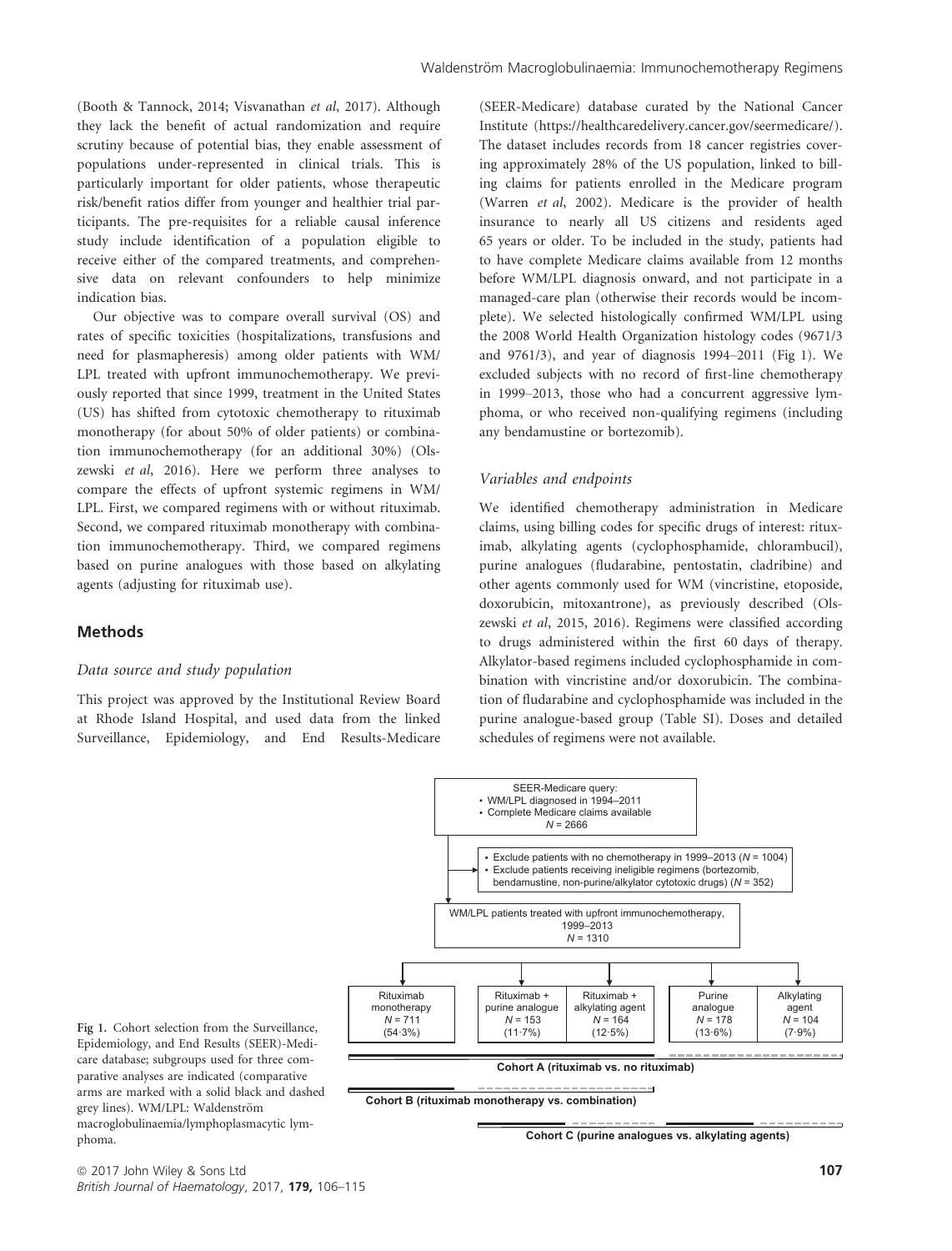Medicare files do not contain direct clinical records, radiology reports or laboratory values of serum IgM, blood counts and  $\beta$ 2-microglobulin. Therefore, for adjustment, we identified claims-based proxies for relevant covariates. As proxies of WM severity, we used indicators of anaemia, AIHA, transfusion, neuropathy and plasmapheresis within 6 months before chemotherapy initiation (Table SII). We previously found these variables to provide OS stratification similar to the clinical International Prognostic Scoring System in WM (Morel et al, 2009; Olszewski et al, 2016). Sociodemographic indicators included sex, non-white race, primary reason for Medicare entitlement (age or disability), Medicaid co-insurance (an indicator of poverty), marital status and metropolitan residence. Baseline medical status was approximated by the Klabunde-Charlson Comorbidity Index, which consists of 18 weighted comorbid conditions that increase mortality (Klabunde et al, 2000), Davidoff's disability indicator, which is a claims-based validated correlate of patients' self-reported performance status (Davidoff et al, 2013), and a history of hospitalization. Furthermore, we included variables empirically associated with selection of immunochemotherapy regimens: a visit with a neurologist, dermatologist, performance of bronchoscopy or echocardiogram. We additionally included year of chemotherapy initiation among variables to balance, as it was associated with treatment selection, and probably with improved supportive care and second-line therapy options, thus influencing survival and toxicity.

The main efficacy endpoint was OS, calculated from the first date of chemotherapy until death or administrative censoring on 31 December 2013. Additional toxicity endpoints included occurrence of a hospitalization, transfusion, or plasmapheresis within 3 months after starting chemotherapy. These were ascertained from specific admission and procedure codes in inpatient and outpatient Medicare files.

#### Statistical analysis

Distribution of baseline variables was compared using the chi-squared or Kruskal–Wallis tests. For analyses, we defined three overlapping subcohorts, as indicated in Fig 1: (A) patients treated with versus without rituximab, (B) patients treated with rituximab monotherapy versus combination immunochemotherapy and (C) patients treated with purine analogue-based versus alkylator-based regimens. To estimate the causal effects of various treatment regimens, we applied the multiple-imputation using two subclassification splines (MITSS) method, as previously described (Dore et al, 2013; Gutman & Rubin, 2013). MITSS is a propensity score-based method which explicitly computes potential outcomes for every patient with either treatment under study using multiple imputation. First, a propensity score for receiving either treatment was estimated in a logistic model that included all available confounders. The assumption of positivity (i.e. non-zero probability of receiving either treatment) was enforced by removing observations with non-overlapping propensity score values. Adequate reduction of indication bias was confirmed using the method by Imbens and Rubin (2015). Briefly, the cohort was divided into six blocks. For each variable, a t-statistic was calculated for the null hypothesis that the block-adjusted average standardized difference in covariate means was zero. An adequate balance was declared if the t-statistics for all variables were <1.

Once the comparative arms were adequately balanced with regard to all patient- and disease-related covariates, outcome models were deployed in the adjusted population. We analysed OS using a Bayesian Weibull mixture cure model, which provided good fit to the data by adequately capturing longterm survivors (non-mixture log-normal and Weibull models were found to provide worse fit; Ibrahim et al, 2001). Model convergence was evaluated using the Gelman-Rubin statistic (Gelman & Rubin, 1996). We then sampled from the posterior predictive distribution of survival times, and used these samples to impute censored observations and potential outcomes for each individual, repeating the imputation process 50 times. Predicted survival results were expressed as adjusted survival curves (truncated to 10 years of follow-up), and as paired hazard ratios (HR), with 95% confidence intervals (CI). Binary toxicity outcomes were analysed using Bayesian logistic models. We used the sampled posterior predictive distribution for each individual to impute potential outcomes in 50 imputed datasets, and expressed results as absolute risk difference with 95% CI. All analyses were conducted using SAS 9.4 (SAS Institute Inc., Cary, NC, USA), STATA 14/MP (StataCorp LP, College Station, TX, USA), and <sup>R</sup> version 3.2.5 (R Foundation for Statistical Computing, Vienna, Austria, [https://www.R-project.org\)](https://www.R-project.org) with RUNJAGS package (Denwood, 2016).

# **Results**

Among 1310 patients who initiated first-line chemotherapy for WM/LPL between 1999 and 2013, 785% received rituximab alone or in combination with chemotherapy (Table I). Median age in the entire cohort was 78 years (range, 65–98), and 571% of patients were male. Patients receiving rituximab monotherapy were, on average, older, not married and more often had neuropathy or AIHA. The differences in comorbidities, performance status, pre-treatment rates of plasmapheresis, transfusions or anaemia were not statistically significant. Median time from diagnosis to treatment was 2 months (range, 0–166), and 753% of patients started therapy within 1 year from diagnosis. Patients treated with rituximab/ chemotherapy combinations had a shorter time to treatment (median 1 month, range 0–126), but there was no significant difference between groups receiving rituximab monotherapy or chemotherapy without rituximab ( $P = 0.08$ ). Most patients who did not receive upfront rituximab were treated before 2004, but even in 2008–13 up to  $8.8\%$  did not receive the monoclonal antibody (Figure S1).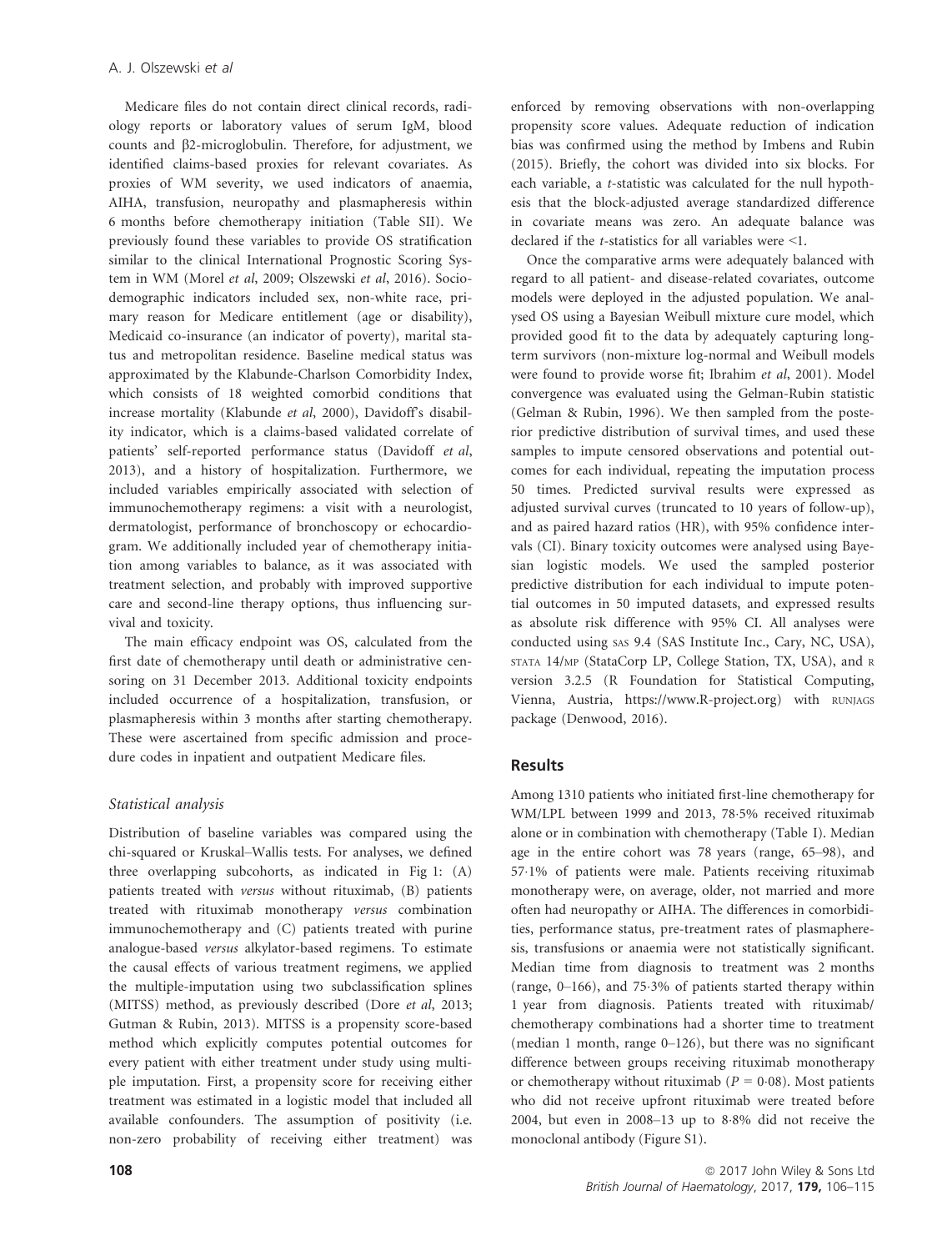|  | Table I. Characteristics of patients, stratified by chemotherapy regimen. |  |  |  |  |
|--|---------------------------------------------------------------------------|--|--|--|--|
|--|---------------------------------------------------------------------------|--|--|--|--|

|                                        | Rituximab<br>monotherapy |          | Rituximab with<br>chemotherapy |                    | Chemotherapy<br>without rituximab |                    |          |
|----------------------------------------|--------------------------|----------|--------------------------------|--------------------|-----------------------------------|--------------------|----------|
|                                        | $\cal N$                 | $\%$     | $\cal N$                       | $\%$               | $_{N}$                            | $\%$               | $\cal P$ |
| Number of patients                     | 711                      |          | 317                            |                    | 282                               |                    |          |
| Age, median (IQR)                      | 79 years (75-84)         |          | 77 years (72-81.5)             |                    | 77 years (73-81-5)                |                    | < 0.001  |
| Sex                                    |                          |          |                                |                    |                                   |                    |          |
| Women                                  | 325                      | 45.7     | 121                            | $38 - 2$           | 116                               | $41-1$             | 0.06     |
| Men                                    | 386                      | 54.3     | 196                            | 61.8               | 166                               | 58.9               |          |
| Race                                   |                          |          |                                |                    |                                   |                    |          |
| White                                  | 654                      | 92.0     | 287                            | 90.5               | 263                               | 93.3               | 0.47     |
| Non-white                              | 57                       | $8-0$    | 30                             | 9.5                | 19                                | $6-7$              |          |
| Medicaid co-insurance                  |                          |          |                                |                    |                                   |                    |          |
| N <sub>o</sub>                         | 659                      | 92.7     | 296                            | 93.4               | 263                               | 93.3               | 0.77     |
| Yes                                    | 52                       | 7.3      | 21                             | 6.6                | 19                                | $6 - 7$            |          |
| Marital status                         |                          |          |                                |                    |                                   |                    |          |
| Married                                | 381                      | 53.6     | 195                            | 61.5               | 179                               | 63.5               | 0.005    |
| Other                                  | 330                      | 46.4     | 122                            | 38.5               | 103                               | 36.5               |          |
| Area of residence                      |                          |          |                                |                    |                                   |                    |          |
| Metropolitan                           | 630                      | 88.6     | 273                            | $86-1$             | 232                               | 82.3               | 0.029    |
| Urban or rural                         | 81                       | $11-4$   | 44                             | 13.9               | 50                                | $17 - 7$           |          |
| Prior malignancy                       |                          |          |                                |                    |                                   |                    |          |
| No                                     | 494                      | 69.5     | 243                            | 76.7               | 207                               | 73.4               | 0.052    |
| Yes                                    | 217                      | 30.5     | 74                             | 23.3               | 75                                | 26.6               |          |
| Number of comorbidities*               |                          |          |                                |                    |                                   |                    |          |
| $\boldsymbol{0}$                       | 373                      | 52.5     | 173                            | 54.6               | 163                               | 57.8               | 0.41     |
| $\mathbf{1}$                           | 156                      | 21.9     | 73                             | 23.0               | 62                                | 22.0               |          |
| $\geq$ 2                               | 182                      | 25.6     | 71                             | 22.4               | 57                                | $20 - 2$           |          |
| Poor performance status*               | 58                       | $8-2$    | 16                             | 5.0                | 13                                | 4.6                | 0.06     |
| Indicators of WM severity <sup>†</sup> |                          |          |                                |                    |                                   |                    |          |
| Neuropathy                             | 58                       | $8-2$    | 18                             | 5.7                | <11                               | $3.0^{1}$          | 0.007    |
| Plasmapheresis                         | 25                       | 3.5      | 17                             | 5.4                | 18                                | $6 - 4$            | 0.11     |
| Transfusion                            | 139                      | 19.5     | 61                             | 19.2               | 43                                | $15-2$             | 0.27     |
| Anaemia                                | 441                      | 62.0     | 198                            | 62.5               | 166                               | 58.9               | 0.60     |
| <b>AIHA</b>                            | 27                       | 3.8      | <11                            | $< 2.0^{\ddagger}$ | <11                               | $< 2.0^{\ddagger}$ | 0.040    |
| Hospitalization                        | 239                      | 33.6     | 138                            | 43.5               | 105                               | $37 - 2$           | 0.010    |
| Time from diagnosis to treatment       |                          |          |                                |                    |                                   |                    |          |
| $\geq$ 12 months                       | 198                      | 27.8     | 52                             | $16-4$             | 74                                | $26 - 2$           | < 0.001  |
| $<$ 12 months                          | 513                      | 72.2     | 265                            | 83.6               | 208                               | 73.8               |          |
| Histology code                         |                          |          |                                |                    |                                   |                    |          |
| <b>WM</b>                              | 403                      | $56 - 7$ | 170                            | 53.6               | 175                               | $62-1$             | 0.11     |
| <b>LPL</b>                             | 308                      | 43.3     | 147                            | $46 - 4$           | 107                               | 37.9               |          |
| Year of treatment                      |                          |          |                                |                    |                                   |                    |          |
| 1999/03                                | 120                      | 16.9     | 69                             | 21.8               | 168                               | 59.6               | < 0.001  |
| 2004/07                                | 271                      | $38 - 1$ | 121                            | 38.2               | 71                                | 25.2               |          |
| 2008/13                                | 320                      | 45.0     | 127                            | $40-1$             | 43                                | $15-2$             |          |

AIHA, autoimmune haemolytic anaemia; IQR, interquartile range; LPL, lymphoplasmacytic lymphoma; WM, Waldenström macroglobulinaemia. \*Based on Medicare claims within 12 months prior to start of chemotherapy.

†Based on Medicare claims within 6 months prior to start of chemotherapy.

‡Exact cell value suppressed according to the SEER-Medicare policy.

With a median follow-up of 5 years for censored patients, unadjusted 5-year OS was 49.1% (95% CI, 46.2-52.0) and median OS was 49 years (95% CI, 44–53). Five-year OS was 420% for patients treated without rituximab, 506% for rituximab monotherapy and 519% for combination immunochemotherapy (Figure S2).

#### Regimens with or without rituximab

The comparative analysis of regimens with versus without rituximab (Cohort A) included 1301 patients with overlapping propensity score values. All available patient- and disease-related covariates listed in Table I were adequately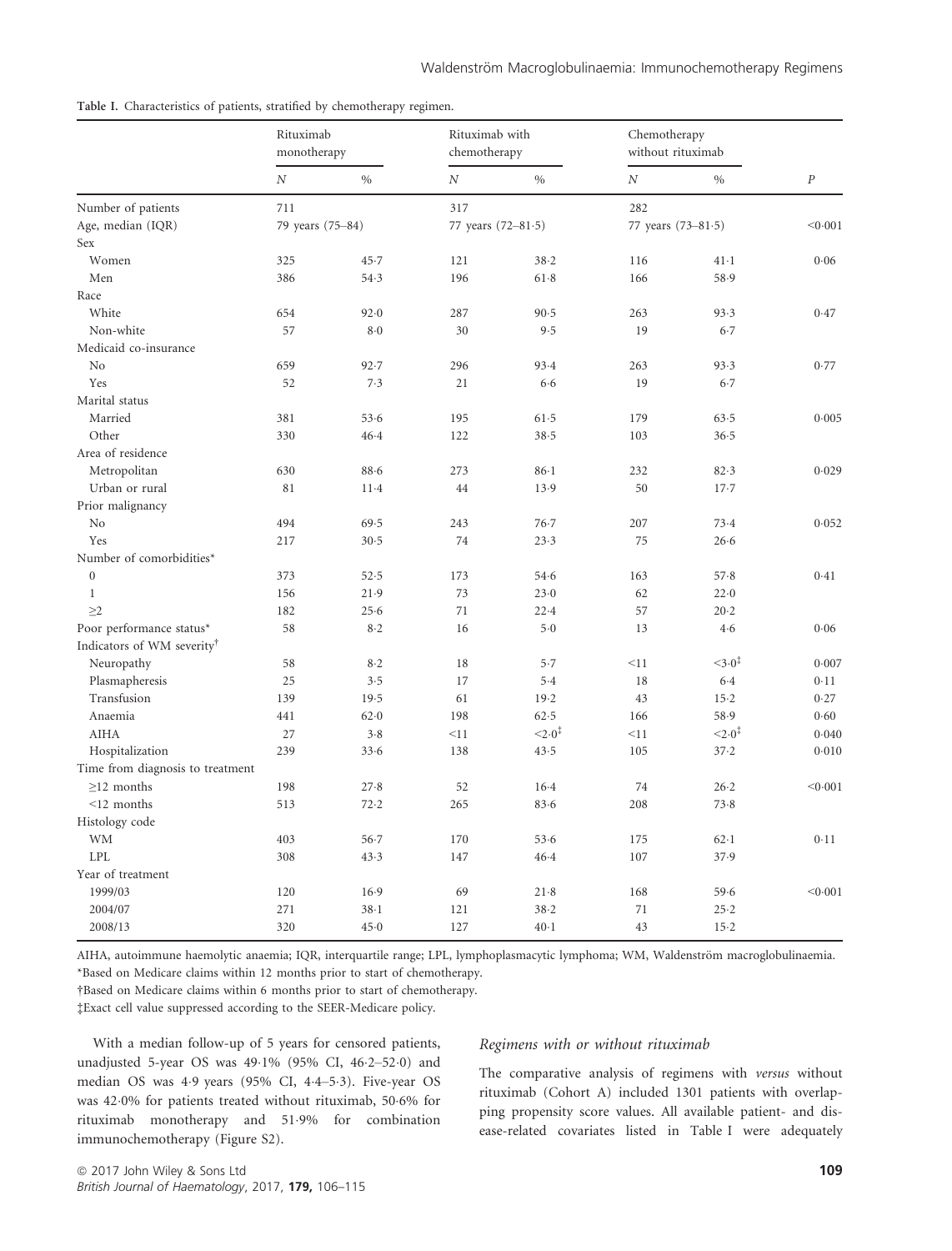balanced in the first stage of the analysis, assuring equal distribution of factors like comorbidities and performance status between the treatment arms (Fig 2A). In adjusted outcome models, OS was significantly improved for patients who received rituximab (Fig 2B), with a paired HR of  $0.62$ (95% CI, 0.55-0.71). Patients treated with rituximab had also a significantly lower rate of transfusions (risk difference,  $-3.3\%$ , 95% CI,  $-6.3$  to  $-0.3$ ), but no significant difference in hospitalizations or need for plasmapheresis within 3 months of starting therapy (Table II).

### Rituximab monotherapy versus combination immunochemotherapy

In the second analysis, we compared 1028 patients who received upfront rituximab alone or a multi-agent immunochemotherapy (Cohort B). Treatment arms were adequately balanced after the propensity score adjustment (Fig 3A). The adjusted difference in survival between groups was not statistically significant, with a HR of 0.91 (95% CI, 079–104, Fig 3B). Proportions of patients with any of the toxicity endpoints were significantly lower in the group treated with single-agent rituximab (Table II).

### Purine analogue- versus alkylator-based regimens

The third analysis included 599 patients treated with either purine analogue- or alkylator-based chemotherapy regimens (Cohort C). Purine-based regimens were more common when histology was designated as WM, while alkylators were frequently used for nodal LPL. The use of purine analogues relative to alkylators decreased over time, with 71% of patients receiving purine analogues in 1999/2003 and 35% in 2008/13. Rituximab use was balanced between the arms as an additional covariate in the propensity score (Fig 4A). There was no evidence of a significant difference in OS between the arms, with a HR of 1.10 (95% CI, 0.92-1.32, Fig 4B). Moreover, we found no statistically significant difference in transfusions, hospitalisations, or plasmapheresis between the study arms.

#### **Discussion**

In this observational study using a population-based cohort of older patients with WM/LPL, we have demonstrated improved OS after rituximab-containing therapy, with no increase in hospitalizations, transfusions or need for plasmapheresis during the first 3 months of treatment. We also found decreased toxicity and similar survival outcomes with rituximab alone compared with multi-agent immunochemotherapy. Finally, there was no significant difference in outcomes between regimens based on classical purine analogues (mainly fludarabine) or alkylating agents (mainly cyclophosphamide).

Our results fill an important gap in the knowledge regarding optimal frontline treatment of WM/LPL. Rituximabbased regimens are now universally endorsed on the basis of high response rates (85–95%) derived from single-arm studies and one randomized trial (Gertz et al, 2004; Treon et al, 2005; Dimopoulos et al, 2007; Buske et al, 2009; Herth et al, 2015). In that trial, 64 patients received cyclophosphamide, doxorubicin, vincristine and prednisone (CHOP) chemotherapy with or without rituximab. The rituximab-containing arm achieved a higher response rate (94% vs. 67%) and time



Fig 2. Results of comparative analysis: rituximab versus no rituximab: (A) balance of confounders, expressed as averaged t-statistics for standardized differences in covariate means (SDM); t-statistic <1 indicates adequate balance; (B) adjusted Kaplan–Meier plot of overall survival. AIHA, autoimmune haemolytic anaemia; HR, hazard ratio; lymphoplasmacytic lymphoma; 95% CI, 95% confidence interval.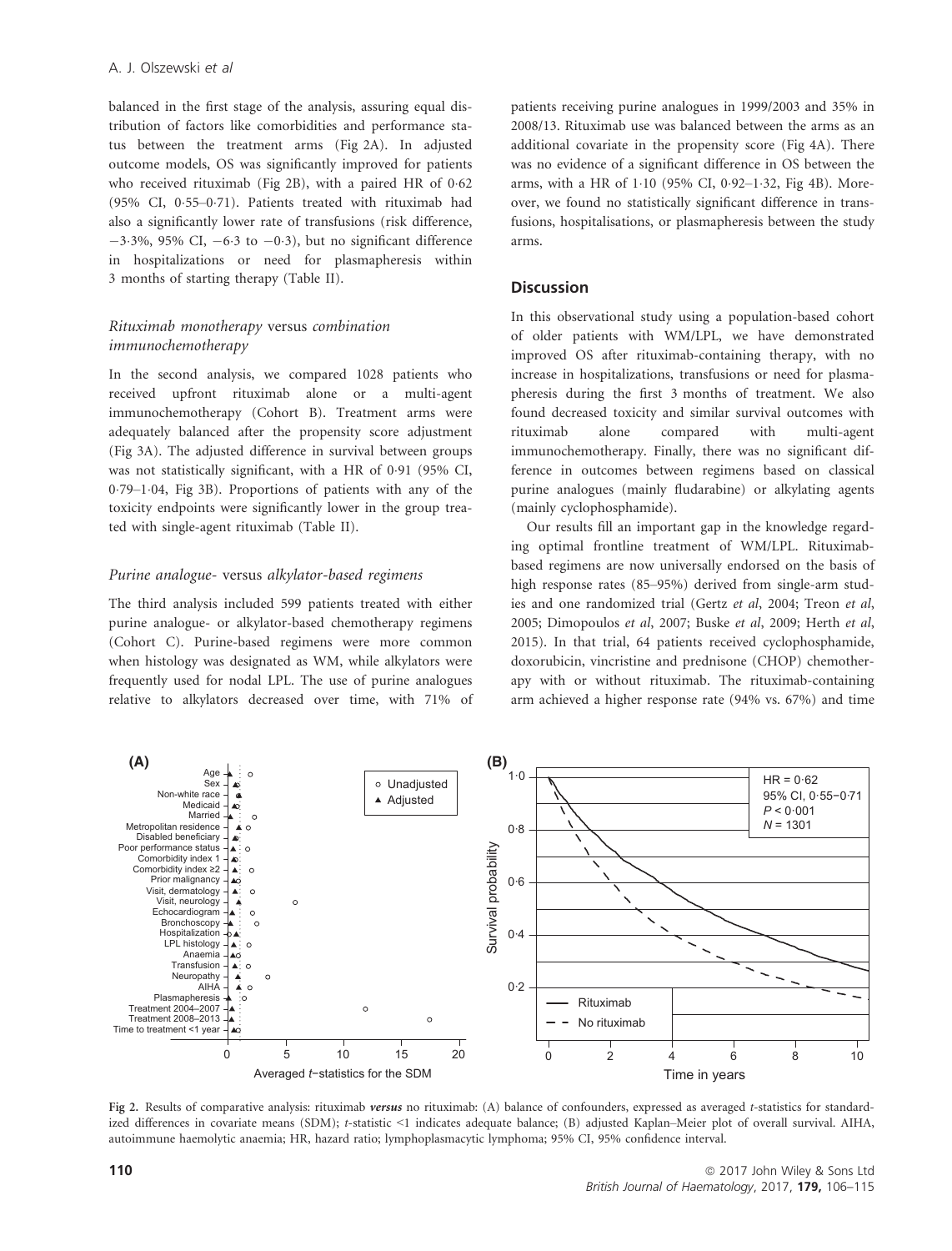|                                          |                  |                   | Risk difference |                               |                  |  |
|------------------------------------------|------------------|-------------------|-----------------|-------------------------------|------------------|--|
| Cohort/Endpoint                          | Treatment<br>arm | % With<br>outcome | $\frac{0}{0}$   | 95%<br>confidence<br>interval | $\boldsymbol{P}$ |  |
| Rituximab versus no rituximab            |                  |                   |                 |                               |                  |  |
| Transfusion                              | Rituximab        | 19.5              | $-3.3$          | $-6.3$ to $-0.3$              | 0.022            |  |
|                                          | No rituximab     | 22.8              |                 |                               |                  |  |
| Plasmapheresis                           | Rituximab        | 4.8               | 0.8             | $-0.7$ to 2.2                 | 0.27             |  |
|                                          | No rituximab     | $4-0$             |                 |                               |                  |  |
| Hospitalization                          | Rituximab        | 29.0              | $-2.8$          | $-6.3$ to 0.8                 | 0.10             |  |
|                                          | No rituximab     | 31.8              |                 |                               |                  |  |
| Rituximab monotherapy versus combination |                  |                   |                 |                               |                  |  |
| Transfusion                              | Monotherapy      | 17.3              | $-9.4$          | $-12.9$ to $-5.9$             | < 0.001          |  |
|                                          | Combination      | $26 - 7$          |                 |                               |                  |  |
| Plasmapheresis                           | Monotherapy      | 2.8               | $-3.3$          | $-5.0$ to $-1.6$              | < 0.001          |  |
|                                          | Combination      | $6-1$             |                 |                               |                  |  |
| Hospitalization                          | Monotherapy      | 24.7              | $-13.5$         | $-17.6$ to $-9.4$             | < 0.001          |  |
|                                          | Combination      | 38.2              |                 |                               |                  |  |
| Purine analogue versus alkylator-based   |                  |                   |                 |                               |                  |  |
| Transfusion                              | Purine analogue  | 25.7              | 3.4             | $-1.3$ to 8.2                 | 0.13             |  |
|                                          | Alkylator        | 22.3              |                 |                               |                  |  |
| Plasmapheresis                           | Purine analogue  | 7.1               | 0.8             | $-1.9$ to 3.5                 | 0.56             |  |
|                                          | Alkylator        | 6.3               |                 |                               |                  |  |
| Hospitalization                          | Purine analogue  | 38.9              | $5-1$           | $-0.6$ to $10.8$              | 0.06             |  |
|                                          | Alkylator        | 33.8              |                 |                               |                  |  |
|                                          |                  |                   |                 |                               |                  |  |





Fig 3. Results of comparative analysis: rituximab monotherapy versus combination immunochemotherapy: (A) balance of confounders, expressed as averaged t-statistics for standardized differences in covariate means (SDM); t-statistic <1 indicates adequate balance; (B) adjusted Kaplan–Meier plot of overall survival. AIHA, autoimmune haemolytic anaemia; HR, hazard ratio; lymphoplasmacytic lymphoma; 95% CI, 95% confidence interval.

to treatment failure (63 vs. 22 months), but without a significant difference in OS  $(P = 0.11)$  (Buske *et al*, 2009). Our study indicates that up to 9% of older US patients treated in 2009–13 did not receive the anti-CD20 antibody. Our analytic approach assured balance of factors important for treatment selection, such as comorbidities or performance status indicators. It also accounted for the significant temporal trends in the use of WM/LPL regimens, recognising the increasing use of rituximab monotherapy, and declining use of purine analogues. Although medical frailty or high serum IgM (which poses a risk of hyperviscosity flare) may preclude clinicians from prescribing rituximab at the outset of therapy, the survival advantage strongly supports delivering rituximab whenever feasible. Furthermore, it appears that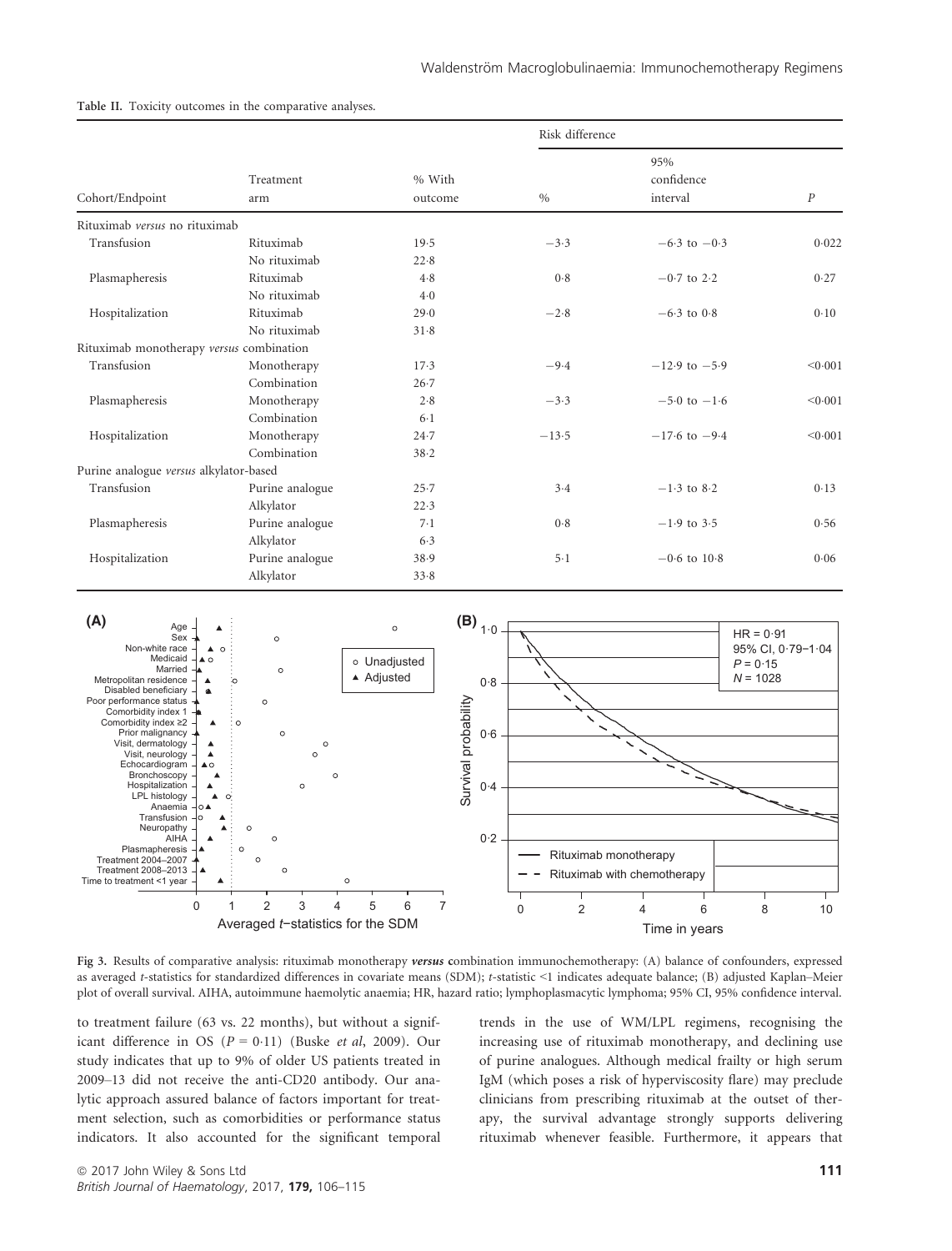

Fig 4. Results of comparative analysis: purine analogue- versus alkylator-based regimens: (A) balance of confounders, expressed as averaged t-statistics for standardized differences in covariate means (SDM); t-statistic <1 indicates adequate balance; (B) adjusted Kaplan–Meier plot of overall survival. AIHA, autoimmune haemolytic anaemia; HR, hazard ratio; lymphoplasmacytic lymphoma; 95% CI, 95% confidence interval.

judicious use of rituximab did not lead to more plasmapheresis or hospitalizations in US practice. One caveat is that we cannot rule out additional treatment selection based on pre-treatment IgM levels (not directly recorded in Medicare data), or pre-emptive use of plasmapheresis – even though the overall use of plasmapheresis was low. Therefore, we reiterate here the International Workshop on Waldenström Macroglobulinaemia guideline recommending prophylactic plasmapheresis and/or withholding rituximab whenever baseline IgM level exceeds 40 g/l (Leblond et al, 2016).

Our other findings provide further insight into the role of classical cytotoxic agents in WM/LPL. One phase 3 trial conducted in the pre-rituximab era demonstrated a better progression-free survival and OS with fludarabine rather than chlorambucil (Leblond et al, 2013). Another randomized phase 2 study reported no OS difference between fludarabine and a cyclophosphamide-based regimen in relapsed/refractory WM (Leblond et al, 2001). We observed no significant difference between purine analogue- and alkylator-based regimens in a contemporary setting, with most patients receiving rituximab. Five-year OS in our cohort (491%) was lower than in clinical trials (60–70%), reflecting the advanced age of the Medicare population (Leblond et al, 2013; Kastritis et al, 2015; Gavriatopoulou et al, 2017). Currently, an increasing number of patients receive bendamustine – a novel alkylator with efficacy supported by a phase 3 trial in various indolent lymphomas (Rummel et al, 2013). The comparative advantage of this therapy, as well as novel approaches using proteasome inhibitors (Treon et al, 2014; Gavriatopoulou et al, 2017), remains to be evaluated in a population-based setting. Response rates of about 90% achieved with bendamustine or bortezomib suggest a potential advantage over classical chemotherapy. We excluded

patients receiving those agents, as they were not used throughout most of the study period. Additionally, the B-cell receptor inhibitor, ibrutinib, received US approval for treatment of WM in 2015 (Treon et al, 2015; Hunter et al, 2017). With rate of durable responses of 90% in relapsed/ refractory WM, its upfront role in comparison with immunochemotherapy remains to be clinically defined (Dimopoulos et al, 2017).

Our analysis has a number of limitations, and raises additional questions which could not be addressed using the SEER-Medicare data: the role of rituximab maintenance, specific drug combinations or schedules (which were probably quite heterogeneous in our community-based analysis), effects on health-related quality of life, progression-free survival or specific toxicities. The rates of secondary myelodysplasia or histological transformation would be of interest, but these were not recorded consistently enough in the available data. Although the specific histology designation (WM or LPL) was associated with treatment selection, the consistency of this designation in cancer registry data was uncertain, and we did not analyse treatment effects stratified by histology. The study used a population of older patients, and cannot be generalized to younger individuals with WM/LPL. There may be significant differences between various regimens grouped together in the current analysis (for example, single-agent chlorambucil, CHOP, and dexamethasone-cyclophosphamide-rituximab were all classified as 'alkylator-based'), which would violate the assumption of effect homogeneity. Moreover, lack of direct clinical records limits our confidence about potential unobserved confounding, even though our claims-derived indicators of disease severity can effectively stratify survival in WM/LPL (Olszewski et al, 2016). The SEER-Medicare data could not distinguish certain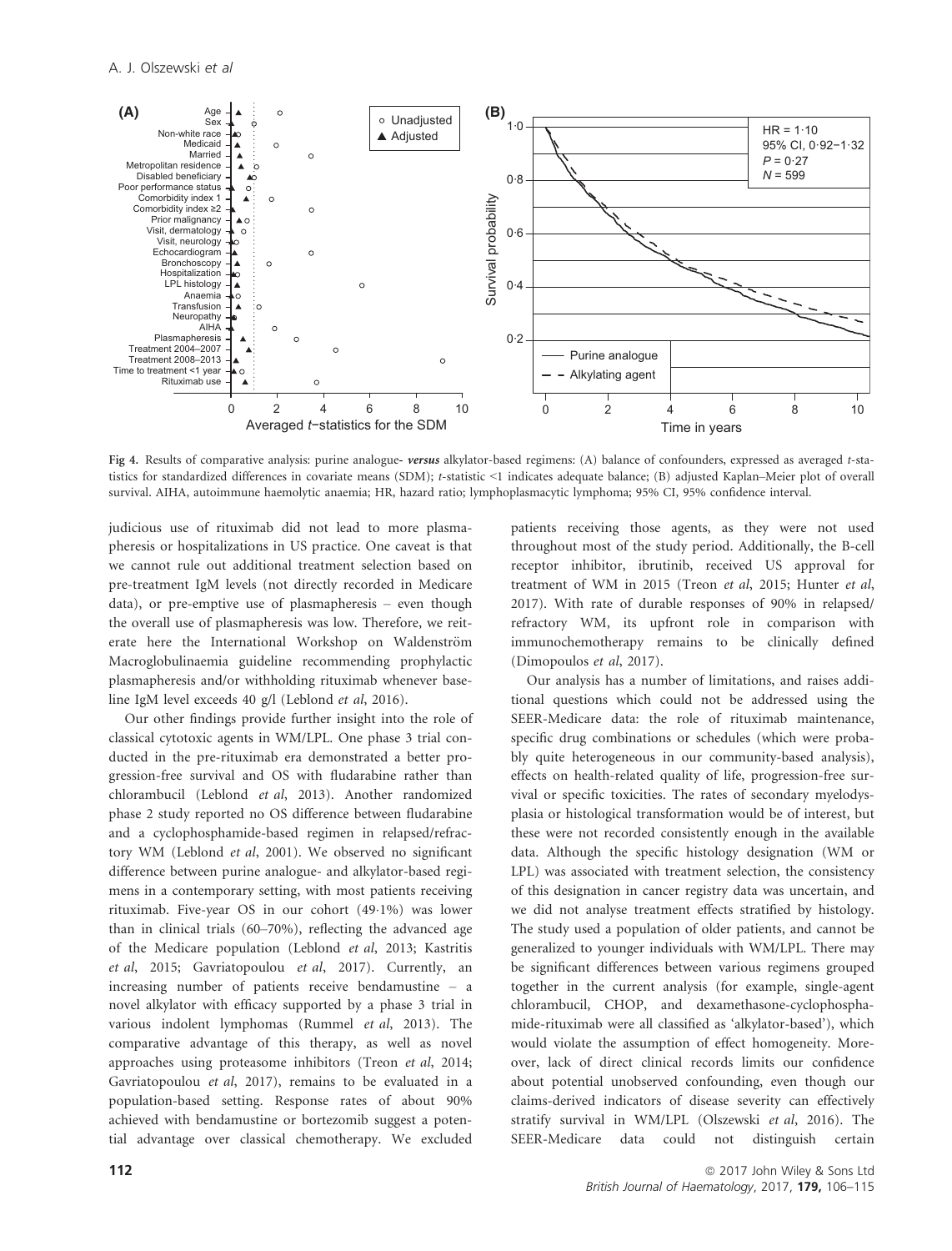contraindications to specific drugs, like allergies, varying degrees of renal or liver dysfunction, or baseline IgM levels, although we adjusted the analysis for claims-derived indicators of anaemia, neuropathy and severe hyperviscosity. Residual confounding might explain the minor early survival advantage of rituximab monotherapy over chemoimmunotherapy combinations, as multi-agent regimens may have been offered to patients with more advanced or aggressive disease. Similarly, we cannot rule out residual bias related to clinically premature initiation of rituximab monotherapy in asymptomatic patients, although we did not observe a shorter time from diagnosis to therapy or a lower prevalence of disease severity indicators in the monotherapy group. Although a formal sensitivity analysis would be needed to quantify residual confounding, such bias is unlikely to abrogate the evident large OS advantage of rituximab.

In conclusion, rituximab offers a significant survival benefit as a component of first-line therapy for WM/LPL. Rituximab monotherapy, considering its lower toxicity and similar survival compared with combination regimens, remains an attractive option for older patients who do not have a strong indication for cytotoxic chemotherapy, although the risk of IgM flare should be kept in mind. Further research can establish whether novel approaches using bendamustine, bortezomib or ibrutinib compare favourably, in terms of efficacy, toxicity and cost, with currently available options when deployed throughout the community. Our analysis illustrates that cautiously conducted large-scale observational studies may provide disease-specific evidence in rare cancers like WM, when clinical research is too expensive, protracted or logistically challenging.

# Funding

This work was supported by the 2015 American Society of Hematology Scholar Award to AJO. The collection of cancer incidence data used in this study was supported by the California Department of Public Health as part of the state-wide cancer reporting program mandated by California Health and Safety Code Section 103885; the National Cancer Institute's Surveillance, Epidemiology and End Results Program under contract HHSN261201000140C awarded to the Cancer Prevention Institute of California, contract HHSN261201000035C awarded to the University of Southern California, and contract HHSN261201000034C awarded to the Public Health Institute; and the Centers for Disease Control and Prevention's National Program of Cancer Registries, under agreement # U58DP003862-01 awarded to the California Department of Public Health. The ideas and opinions

expressed herein are those of the author(s) and endorsement by the State of California Department of Public Health, the National Cancer Institute, and the Centers for Disease Control and Prevention or their Contractors and Subcontractors is not intended nor should be inferred. The authors acknowledge the efforts of the National Cancer Institute; the Office of Research, Development and Information, CMS; Information Management Services (IMS), Inc.; and the SEER Program tumour registries in the creation of the SEER-Medicare database.

#### Authors contributions

Concept and Design: Olszewski, Gutman, Treon, Castillo. Acquisition and Analysis of Data: Olszewski, Chen, Gutman. Drafting of the manuscript: Olszewski, Gutman, Treon, Castillo. Final approval: Olszewski, Chen, Gutman, Treon, Castillo.

### Conflict of interest

AJO reports research funding (for the institution) from Genentech, TG Therapeutics, and Incyte. SPT reports honoraria from Janssen Pharmaceuticals, consulting or advisory roles and research funding from Janssen Pharmaceuticals and Pharmacyclics. JJC reports consulting or advisory roles for Otsuka Pharmaceuticals, Biogen, and Pharmacyclics, honoraria from Celgene and Janssen, and research funding from Millennium, Pharmacyclics, Gilead Sciences, and Abbvie. Other authors have declared no conflicts of interest.

#### Supporting Information

Additional Supporting Information may be found in the online version of this article:

Fig S1. Proportion of patients with Waldenström macroglobulinemia/lymphoplasmacytic lymphoma included in this study, receiving various immunochemotherapy regimens, stratified by year of starting chemotherapy.

Fig S2. Unadjusted overall survival of patients with Waldenström macroglobulinemia/lymphoplasmacytic lymphoma included in the study, stratified by type of upfront chemotherapy regimen.

Table SI. Chemotherapy regimens administered to Medicare beneficiaries with Waldenström macroglobulinemia/lymphoplasmacytic lymphoma included in the study.

Table SII. Ascertainment of claims-based covariates.

#### References

Booth, C.M. & Tannock, I.F. (2014) Randomised controlled trials and population-based observational research: partners in the evolution of medical evidence. British Journal of Cancer, 110, 551–555.

Buske, C., Hoster, E., Dreyling, M., Eimermacher, H., Wandt, H., Metzner, B., Fuchs, R., Bittenbring, J., Woermann, B., Hohloch, K., Hess, G.,

Ludwig, W.D., Schimke, J., Schmitz, S., Kneba, M., Reiser, M., Graeven, U., Klapper, W., Unterhalt, M., Hiddemann, W. & for the German Low-Grade Lymphoma Study Group. (2009) The addition of rituximab to front-line therapy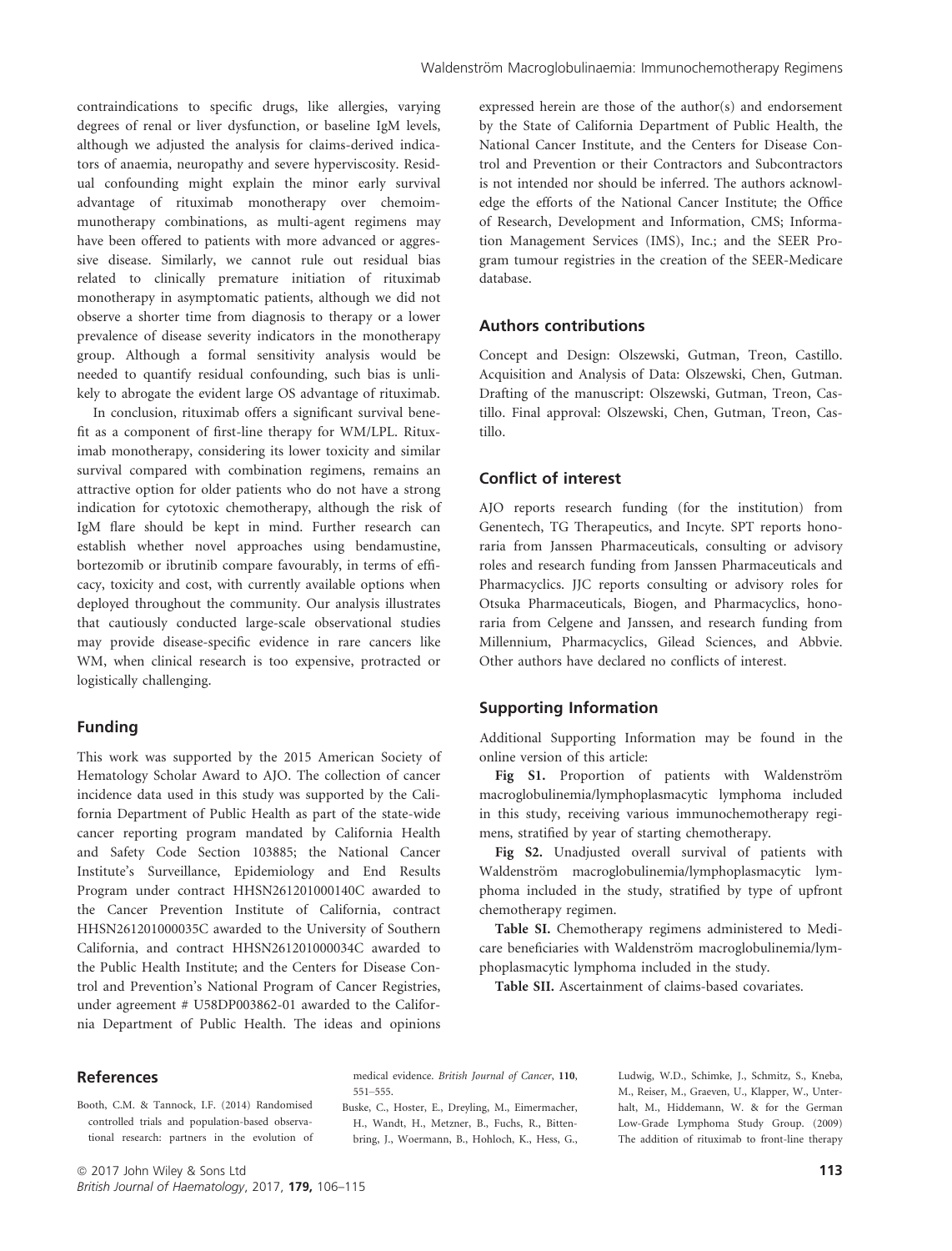with CHOP (R-CHOP) results in a higher response rate and longer time to treatment failure in patients with lymphoplasmacytic lymphoma: results of a randomized trial of the German Low-Grade Lymphoma Study Group (GLSG). Leukemia, 23, 153–161.

- Buske, C., Leblond, V., Dimopoulos, M., Kimby, E., Jager, U. & Dreyling, M. (2013) Waldenstrom's macroglobulinaemia: ESMO Clinical Practice Guidelines for diagnosis, treatment and follow-up. Annals of Oncology, 24(Suppl 6), vi155–vi159.
- Castillo, J.J., Olszewski, A.J., Kanan, S., Meid, K., Hunter, Z.R. & Treon, S.P. (2015) Overall survival and competing risks of death in patients with Waldenstrom macroglobulinaemia: an analysis of the Surveillance, Epidemiology and End Results database. British Journal of Haematology, 169, 81–89.
- Davidoff, A.J., Zuckerman, I.H., Pandya, N., Hendrick, F., Ke, X., Hurria, A., Lichtman, S.M., Hussain, A., Weiner, J.P. & Edelman, M.J. (2013) A novel approach to improve health status measurement in observational claims-based studies of cancer treatment and outcomes. Journal of Geriatric Oncology, 4, 157–165.
- Denwood, M.J. (2016) runjags: an R package providing interface utilities, model templates, parallel computing methods and additional distributions for MCMC models in JAGS. Journal of Statistical Software, 71, 1–25.
- Dimopoulos, M.A., Zervas, C., Zomas, A., Kiamouris, C., Viniou, N.A., Grigoraki, V., Karkantaris, C., Mitsouli, C., Gika, D., Christakis, J. & Anagnostopoulos, N. (2002) Treatment of Waldenstrom's macroglobulinemia with rituximab. Journal of Clinical Oncology, 20, 2327– 2333.
- Dimopoulos, M.A., Anagnostopoulos, A., Kyrtsonis, M.C., Zervas, K., Tsatalas, C., Kokkinis, G., Repoussis, P., Symeonidis, A., Delimpasi, S., Katodritou, E., Vervessou, E., Michali, E., Pouli, A., Gika, D., Vassou, A., Terpos, E., Anagnostopoulos, N., Economopoulos, T. & Pangalis, G. (2007) Primary treatment of Waldenstrom macroglobulinemia with dexamethasone, rituximab, and cyclophosphamide. Journal of Clinical Oncology, 25, 3344–3349.
- Dimopoulos, M.A., Trotman, J., Tedeschi, A., Matous, J.V., Macdonald, D., Tam, C., Tournilhac, O., Maxxx, S., Oriol, A., Heffner, L.T., Shustik, C., Garcia-Sanz, R., Cornell, R.F., deLarrea, C.F., Castillo, J.J., Granell, M., Kyrtsonis, M.C., Leblond, V., Symeonidis, A., Kastritis, E., Singh, P., Lixxx, J., Graef, T., Bilotti, E., Treon, S., Buske, C. & on behalf of the iNNO-VATE Study Group and the European Consortium for Waldenström's Macroglobulinemia (2017) Ibrutinib for patients with rituximabrefractory Waldenstrom's macroglobulinaemia (iNNOVATE): an open-label substudy of an international, multicentre, phase 3 trial. The Lancet. Oncology, 18, 241–250.
- Dore, D.D., Swaminathan, S., Gutman, R., Trivedi, A.N. & Mor, V. (2013) Different analyses

estimate different parameters of the effect of erythropoietin stimulating agents on survival in end stage renal disease: a comparison of payment policy analysis, instrumental variables, and multiple imputation of potential outcomes. Journal of Clinical Epidemiology, 66, S42–S50.

- Gavriatopoulou, M., Garcia-Sanz, R., Kastritis, E., Morel, P., Kyrtsonis, M.C., Michalis, E., Kartasis, Z., Leleu, X., Palladini, G., Tedeschi, A., Gika, D., Merlini, G., Sonneveld, P. & Dimopoulos, M.A. (2017) BDR in newly diagnosed patients with WM: final analysis of a phase 2 study after a minimum follow-up of 6 years. Blood, 129, 456–459.
- Gelman, A. & Rubin, D.B. (1996) Markov chain Monte Carlo methods in biostatistics. Statistical Methods in Medical Research, 5, 339–355.
- Gertz, M.A. (2017) Waldenstrom macroglobulinemia: 2017 update on diagnosis, risk stratification, and management. American Journal of Hematology, 92, 209–217.
- Gertz, M.A., Rue, M., Blood, E., Kaminer, L.S., Vesole, D.H. & Greipp, P.R. (2004) Multicenter phase 2 trial of rituximab for Waldenstrom macroglobulinemia (WM): an Eastern Cooperative Oncology Group Study (E3A98). Leukaemia & Lymphoma, 45, 2047–2055.
- Ghobrial, I.M., Fonseca, R., Greipp, P.R., Blood, E., Rue, M., Vesole, D.H., Gertz, M.A. & Eastern Cooperative Oncology Group (2004) Initial immunoglobulin M 'flare' after rituximab therapy in patients diagnosed with Waldenstrom macroglobulinemia: an Eastern Cooperative Oncology Group Study. Cancer, 101, 2593–2598.
- Gutman, R. & Rubin, D.B. (2013) Robust estimation of causal effects of binary treatments in unconfounded studies with dichotomous outcomes. Statistics in Medicine, 32, 1795–1814.
- Herth, I., Hensel, M., Rieger, M., Horstmann, K., Hiddemann, W., Dreyling, M., Koniczek, S., Witzens-Harig, M. & Ho, A.D. (2015) Pentostatin, cyclophosphamide and rituximab is a safe and effective treatment in patients with Waldenstrom's macroglobulinemia. Leukaemia & Lymphoma, 56, 97–102.
- Hunter, Z.R., Yang, G., Xu, L., Liu, X., Castillo, J.J. & Treon, S.P. (2017) Genomics, signaling, and treatment of Waldenstrom macroglobulinemia. Journal of Clinical Oncology, 35, 994–1001.
- Ibrahim, J.G., Chen, M.H. & Sinha, D. (2001) Bayesian Survival Analysis. Springer-Verlag, New York, NY.
- Imbens, G.W. & Rubin, D.B. (2015) Causal Inference for Statistics, Social, and Biomedical Sciences: An Introduction. Cambridge University Press, Cambridge.
- Kastritis, E., Gavriatopoulou, M., Kyrtsonis, M.C., Roussou, M., Hadjiharissi, E., Symeonidis, A., Repoussis, P., Michalis, E., Delimpasi, S., Tsatalas, K., Tsirigotis, P., Vassou, A., Vervessou, E., Katodritou, E., Gika, D., Terpos, E. & Dimopoulos, M.A. (2015) Dexamethasone, rituximab, and cyclophosphamide as primary treatment of Waldenstrom macroglobulinemia: final analysis of a phase 2 study. Blood, 126, 1392–1394.
- Klabunde, C.N., Potosky, A.L., Legler, J.M. & Warren, J.L. (2000) Development of a comorbidity index using physician claims data. Journal of Clinical Epidemiology, 53, 1258–1267.
- Leblond, V., Levy, V., Maloisel, F., Cazin, B., Fermand, J.P., Harousseau, J.L., Remenieras, L., Porcher, R., Gardembas, M., Marit, G., Deconinck, E., Desablens, B., Guilhot, F., Philippe, G., Stamatoullas, A. & Guibon, O. (2001) Multicenter, randomized comparative trial of fludarabine and the combination of cyclophosphamide-doxorubicin-prednisone in 92 patients with Waldenstrom macroglobulinemia in first relapse or with primary refractory disease. Blood, 98, 2640–2644.
- Leblond, V., Johnson, S., Chevret, S., Copplestone, A., Rule, S., Tournilhac, O., Seymour, J.F., Patmore, R.D., Wright, D., Morel, P., Dilhuydy, M.S., Willoughby, S., Dartigeas, C., Malphettes, M., Royer, B., Ewings, M., Pratt, G., Lejeune, J., Nguyen-Khac, F., Choquet, S. & Owen, R.G. (2013) Results of a randomized trial of chlorambucil versus fludarabine for patients with untreated Waldenstrom macroglobulinemia, marginal zone lymphoma, or lymphoplasmacytic lymphoma. Journal of Clinical Oncology, 31, 301–307.
- Leblond, V., Kastritis, E., Advani, R., Ansell, S.M., Buske, C., Castillo, J.J., Garcia-Sanz, R., Gertz, M., Kimby, E., Kyriakou, C., Merlini, G., Minnema, M.C., Morel, P., Morra, E., Rummel, M., Wechalekar, A., Patterson, C.J., Treon, S.P. & Dimopoulos, M.A. (2016) Treatment recommendations from the Eighth International Workshop on Waldenstrom's macroglobulinemia. Blood, 128, 1321–1328.
- Morel, P., Duhamel, A., Gobbi, P., Dimopoulos, M.A., Dhodapkar, M.V., McCoy, J., Crowley, J., Ocio, E.M., Garcia-Sanz, R., Treon, S.P., Leblond, V., Kyle, R.A., Barlogie, B. & Merlini, G. (2009) International prognostic scoring system for Waldenstrom macroglobulinemia. Blood, 113, 4163–4170.
- Olszewski, A.J., Shafqat, H. & Ali, S. (2015) Disparate survival outcomes after front-line chemoimmunotherapy in older patients with follicular, nodal marginal zone and small lymphocytic lymphoma. Leukaemia & Lymphoma, 56, 942–950.
- Olszewski, A.J., Treon, S.P. & Castillo, J.J. (2016) Evolution of management and outcomes in Waldenstrom macroglobulinemia: a populationbased analysis. The Oncologist, 21, 1377–1386.
- Owen, R.G., Pratt, G., Auer, R.L., Flatley, R., Kyriakou, C., Lunn, M.P., Matthey, F., McCarthy, H., McNicholl, F.P., Rassam, S.M., Wagner, S.D., Streetly, M., D'Sa, S. & British Committee for Standards in H. (2014) Guidelines on the diagnosis and management of Waldenstrom macroglobulinaemia. British Journal of Haematology, 165, 316–333.
- Rummel, M.J., Niederle, N., Maschmeyer, G., Banat, G.A., von Grunhagen, U., Losem, C., Kofahl-Krause, D., Heil, G., Welslau, M., Balser, C., Kaiser, U., Weidmann, E., Durk, H., Ballo, H., Stauch, M., Roller, F., Barth, J., Hoelzer, D.,